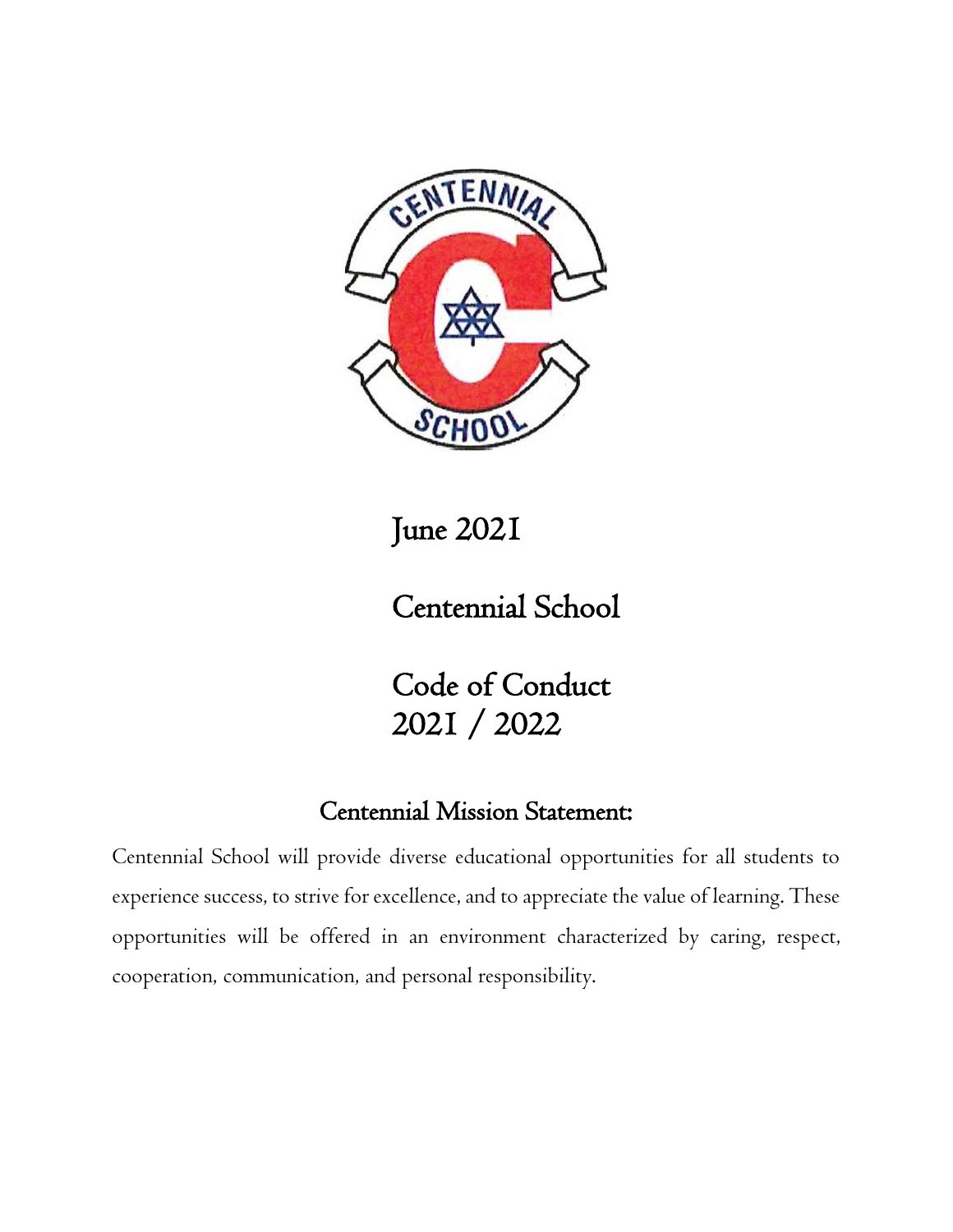# Centennial Secondary Code of Conduct

### Introduction

The following document is comprised of the guiding process utilized to create Centennial Secondary School's Code of Conduct, and the expectations for all members of the Centennial School Community. The Code of Conduct outlines school expectations and acceptable student behaviour as directed by *The School Act*  $85(2)(c)$ .

#### Process

The Centennial Community is involved in a process whereby all stakeholders are given an opportunity to provide feedback and make recommendations to improve the Code of Conduct. Students are provided with a voice through student leadership, teachers are involved through staff meeting time, and parents have the opportunity to contribute through the PAC.

#### **Communication**

Expectations regarding acceptable conduct are made known to all students, parents, and school staff, as well as to temporary staff or visitors. Protocols while acting as ambassadors of the school also are made known to students, parents, coaches, and involved members of the greater community. The Code of Conduct is reviewed annually to reflect the school's community needs, and to ensure that it is aligned with both the district and provincial safety initiatives.

The Code of Conduct is:

- Posted on the school website and the community SharePoint site;
- Included in the school planner that is provided to all students during the first week of September and is available on our School Ap throughout the year.
- Provided to all new students who enroll throughout the year.
- Sent home with students to be reviewed and discussed with their families.
- Distributed to all staff at the beginning of the year, and provided to individuals who join the staff throughout the year.
- Communicated to parents through school newsletters, agenda, emails, and at the Parent Advisory Council.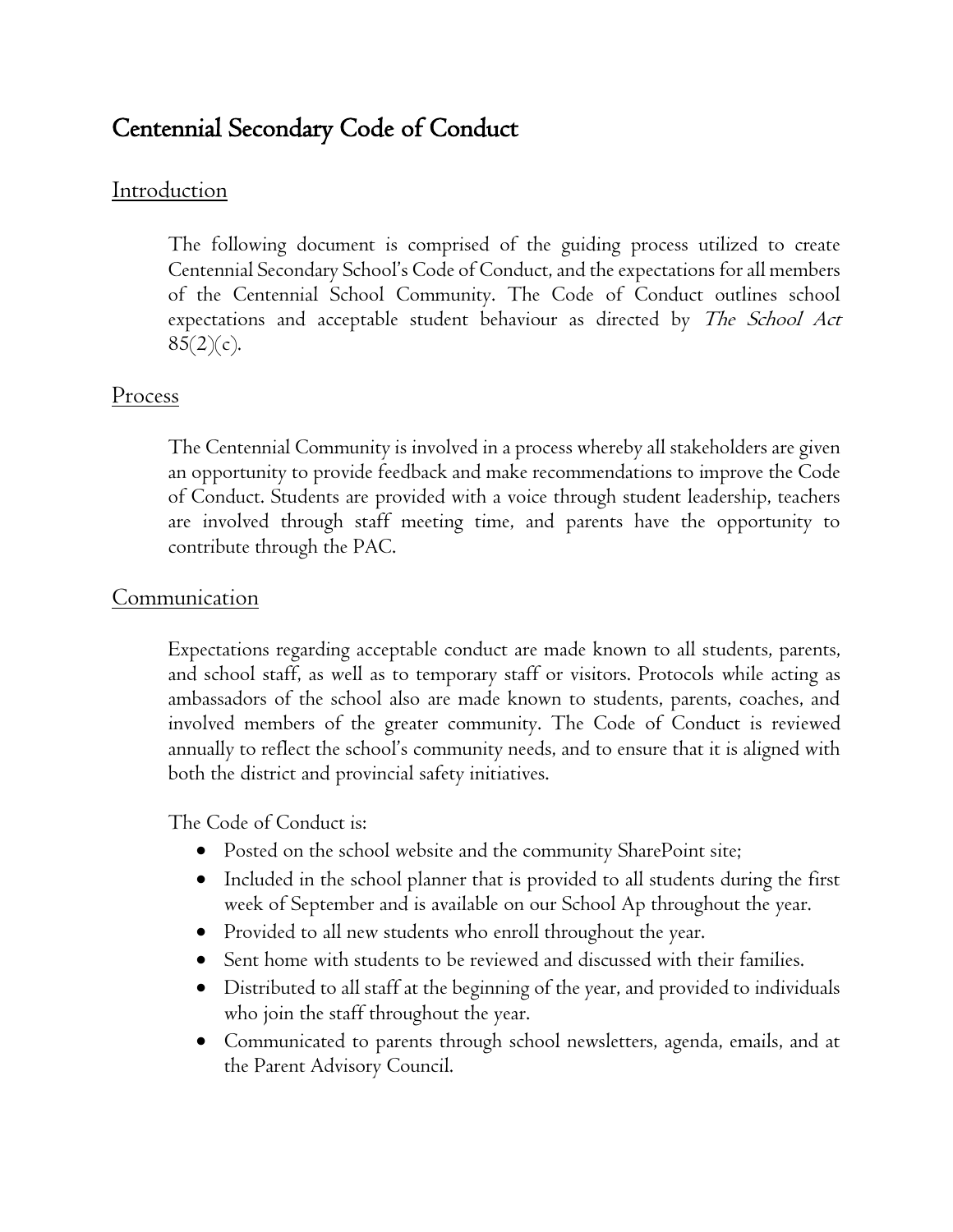#### **Implementation**

Behavioural expectations outlined in codes of conduct are consistently taught and actively promoted. Responses to unacceptable behaviour are based consistently on sound principles and are appropriate to the context.

- Students are reminded of the school's Code of Conduct, their personal responsibility and citizenship throughout the year at grade wide assemblies.
- Staff members model the expectations of the Code of Conduct and guide students in decision making and problem solving.
- All school staff expects community members to adhere to the Code of Conduct everywhere on school property. It is embedded in the classroom expectations and the lessons taught in each classroom.
- The tenets of the Code of Conduct are evident in sports activities, both at home and away, where a commitment to sportsmanship and fair play prevail.
- Students are encouraged to resolve conflicts through peaceful means such as mediation and to follow due process when resolving problems / challenges.
- Staff will bring issues relating to the School Code of Conduct to monthly department head meetings where they can be discusses, and a plan of action may be implemented.
- Parent Advisory Council will have a role in the review of, and any modifications made to, the Code of Conduct.

### Monitoring and Review

Conduct is continuously monitored to ensure the Code of Conduct reflects current and emerging situation and contributes to school safety. The Code of Conduct is reviewed and improved considering evidence gathered and/or relevant research and is revisited as part of a regular cycle of policy review:

- Weekly Summit meetings attended by administration, counselors, student services department head, and the youth care worker;
- Administration meetings;
- Department Head meetings;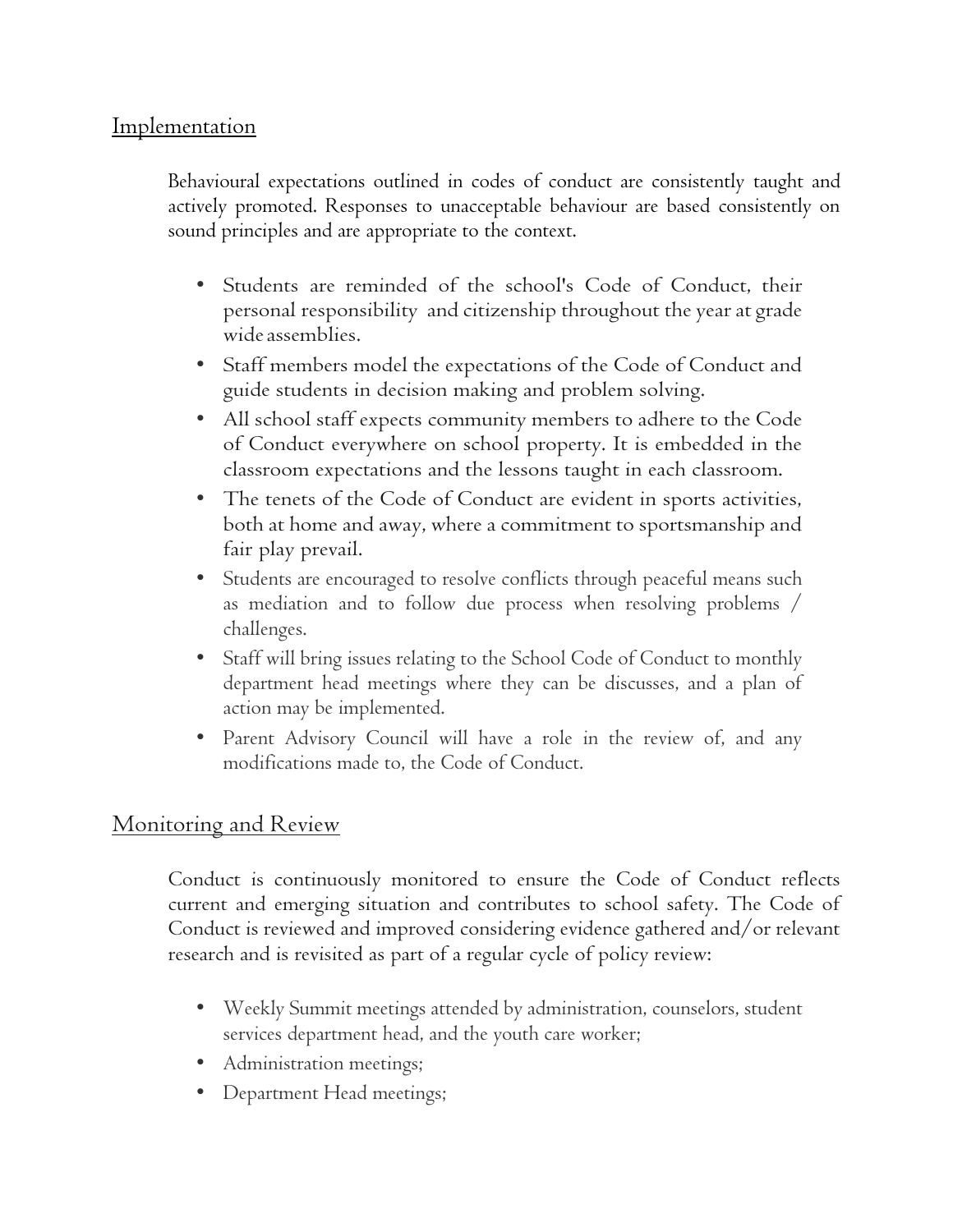- School Based Team meetings;
- Student based meetings such as Student Council (VOX) and Student Leadership;
- Parent based meetings such as PAC;
- Informal meetings between administration, counsellors, teachers, students, and families.

## Alignment

Codes of Conduct are compatible between schools in the community and across elementary, middle, and secondary levels, as well as with:

- District and Provincial policies;
- Administrative procedures;
- The Human Rights Act;
- The School Act;
- The Criminal Code of Canada;
- Elementary and Middle School Partners in the Centennial Catchment.

### Statement of Purpose

Centennial's Code of Conduct is in place to:

- Establish and maintain a safe, caring, and orderly environment for purposeful learning activities;
- Encourage thoughtful and reflective citizenship;
- Maintain appropriate balances among individual and collective rights, freedoms, and responsibilities;
- Delineate and clarify expectations for student behaviour while at school and school related activities, or in other circumstances where engaging in an activity will have an impact on the school environment.

### Conduct Expectations

Students may be subject to discipline under the school and/or District Code of Conduct for any conduct which has the effect of negatively impacting the school environment, whether than conduct occurs on or off School District property, at a school sponsored function or activity, or otherwise.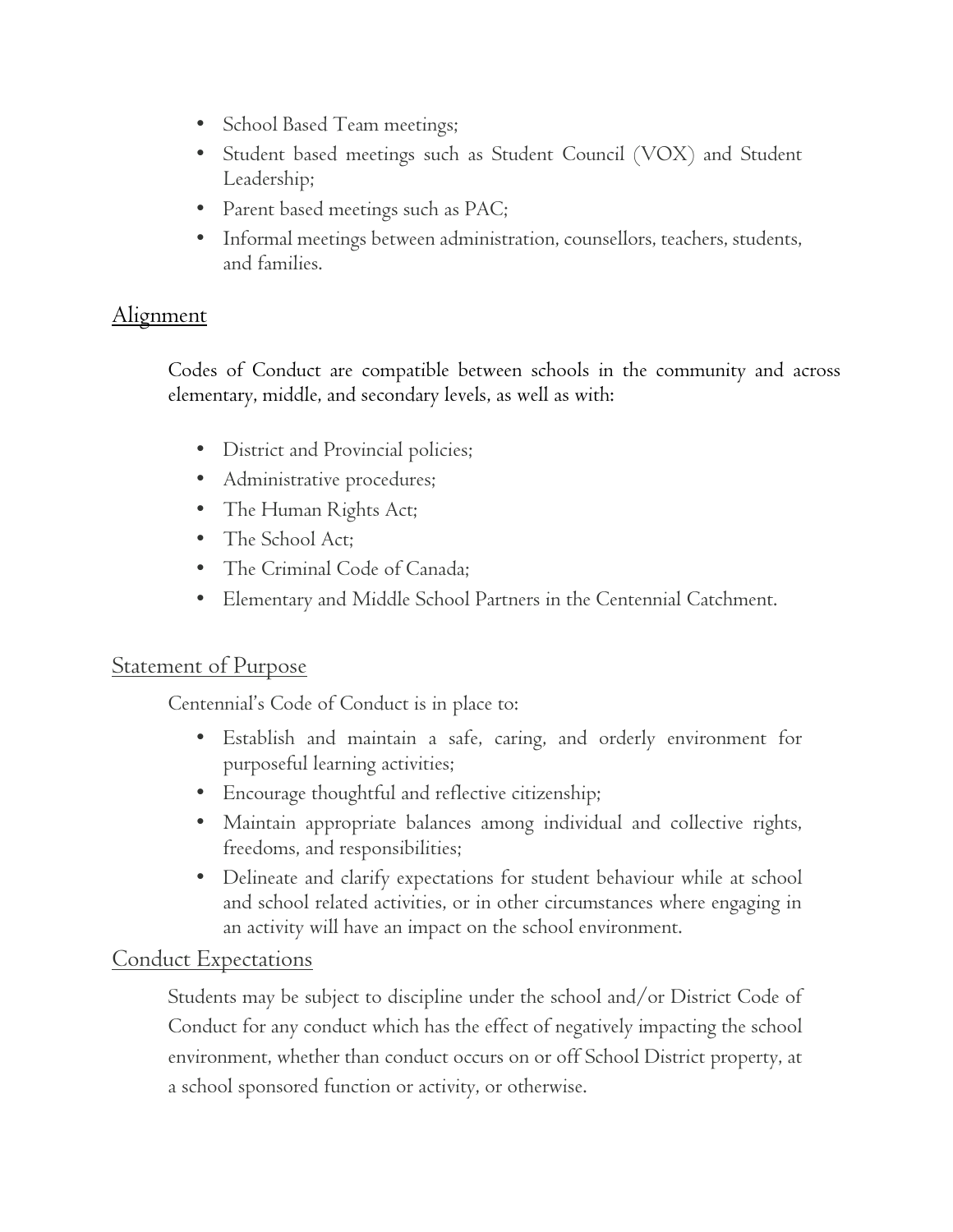## Acceptable Conduct

- Being aware of and obeying all school rules.
- Respecting oneself, others, the school facilities, and the property of others.
- Engaging in responsible behaviour in all learning and school activities.
- Being on time and regularly attending all classes.
- Being prepared for class and completing all assignments.
- Working cooperatively and diligently at their studies.
- Using technology appropriately, both on and off campus.
- Dressing appropriately for the school learning environment.
- Helping to ensure the school environment is a safe and caring place for all to learn.
- Students shall not discriminate against others on the basis of race, colour, ancestry, place of origin, marital status, age, religion, sex or sexual orientation, or physical or mental disability, or for any other reason set out in the Human Rights Code of British Columbia (Section 7 and 8), nor shall a student publish or display anything that would indicate an intention to discriminate against another, or expose them to contempt or ridicule, on the basis of any such grounds.
- Informing an adult of an unsafe individual, behaviour, or situation.
- Modeling respectful and responsible behaviour at school, in the community, and while activing as a school ambassador.
- Academic honesty.
- Using technology in an appropriate, safe, and respectful manner.

The following is a list of behaviours that will result in discipline; however, the list of unacceptable behaviours is not restricted to the examples provided:

### Unacceptable Conduct is demonstrated by behaviours that:

- Interfere with and/or compromise the learning and teaching environment of any school member;
- Demonstrate academic dishonesty (cheating, plagiarism, etc);
- Create an unsafe or dangerous learning environment;
- Demonstrate a lack of caring for oneself, others and/or the school community;
- Students shall not discriminate against others on the basis of race, colour, ancestry,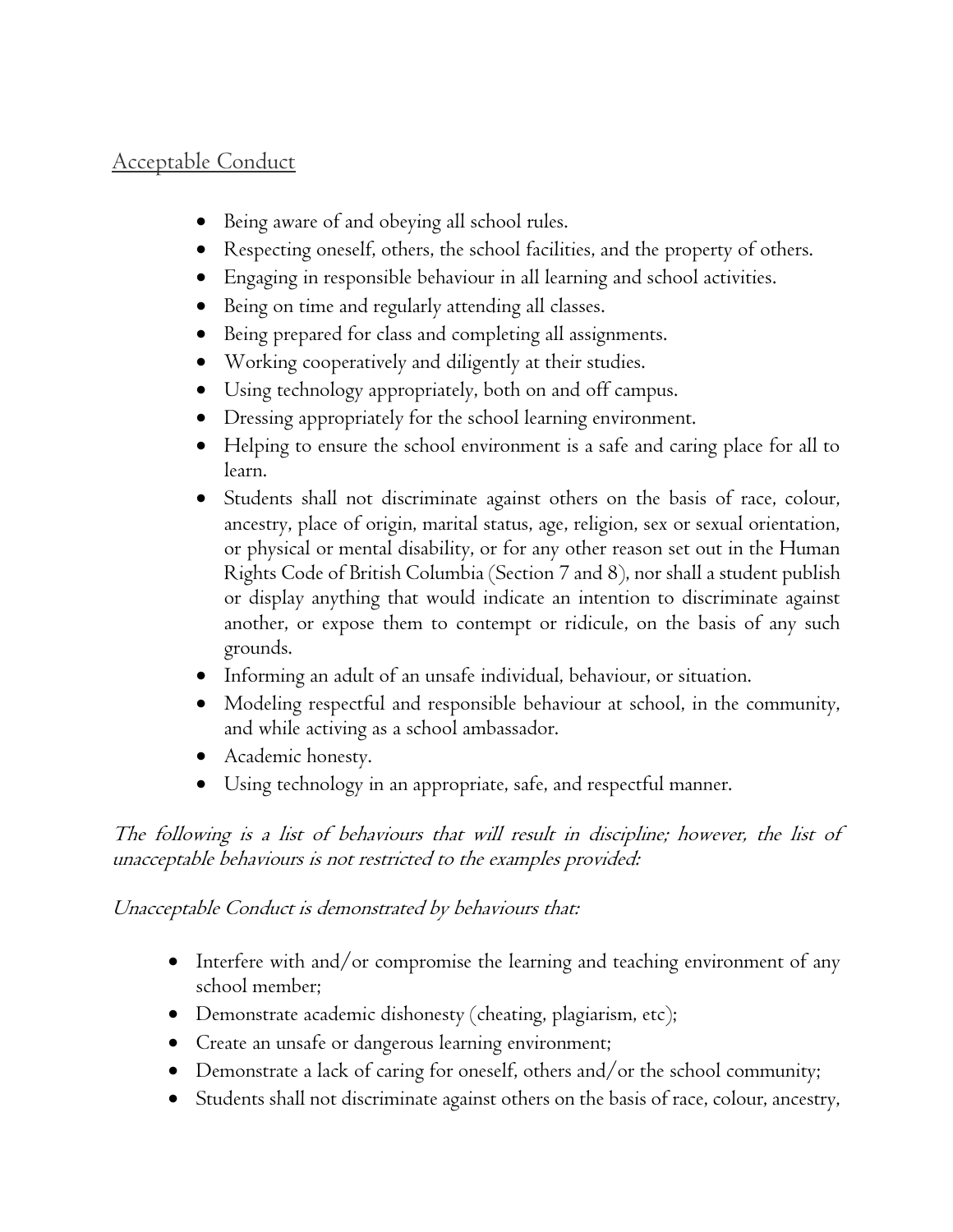place of origin, marital status, age, religion, sex or sexual orientation, or physical or mental disability, or for any other reason set out in the Human Rights Code of British Columbia (Section 7 and 8), nor shall a student publish or display anything that would indicate an intention to discriminate against another, or expose them to contempt or ridicule, on the basis of any such grounds.

- Reflect unkind acts, unkind words, or hurtful behaviours toward others;
- Misuse of any forms of technology or communication (phones, computers, iPods/iPads, Gaming sites, Facebook, YouTube, or other social media);
- Are physically violent or engaging in any event that ends in assault;
- Tolerate physically violent or engaging in any event that ends in assault;
- Tolerate physical acts of violence or harassment;
- Act in a manner of retribution towards someone who reported unsafe or violent incidents, such as:
	- o Possession or use of a weapon,
	- o Possession, use or trafficking of illegal chemicals, drugs, or restricted substances,
	- o Theft or damage to school/others' property, as well as vandalism or graffiti to school or others' property,
	- o Smoking cirgarettes, including electronic cigarettes (vapes) on school property, and
	- o Gambling for money, goods and/or services (Note: Playing card games or other activities is acceptable without gambling for money, goods, or services, etc).

### Rising Expectations

As students progress through grades nine to twelve, behavioural expectations will rise so that:

- Student levels of maturity, personal responsibility, and self-discipline will improve,
- Consequences for unacceptable conduct in senior grades will likely result in more severe consequences and could include the loss of Grad activities.

#### Consequences

Initially, consequences will be determined by school staff. Progressive consequences will be implemented based on the severity and/or the frequency of the behaviour and will be implemented to alter the inappropriate and/or unsafe behaviour. Consequences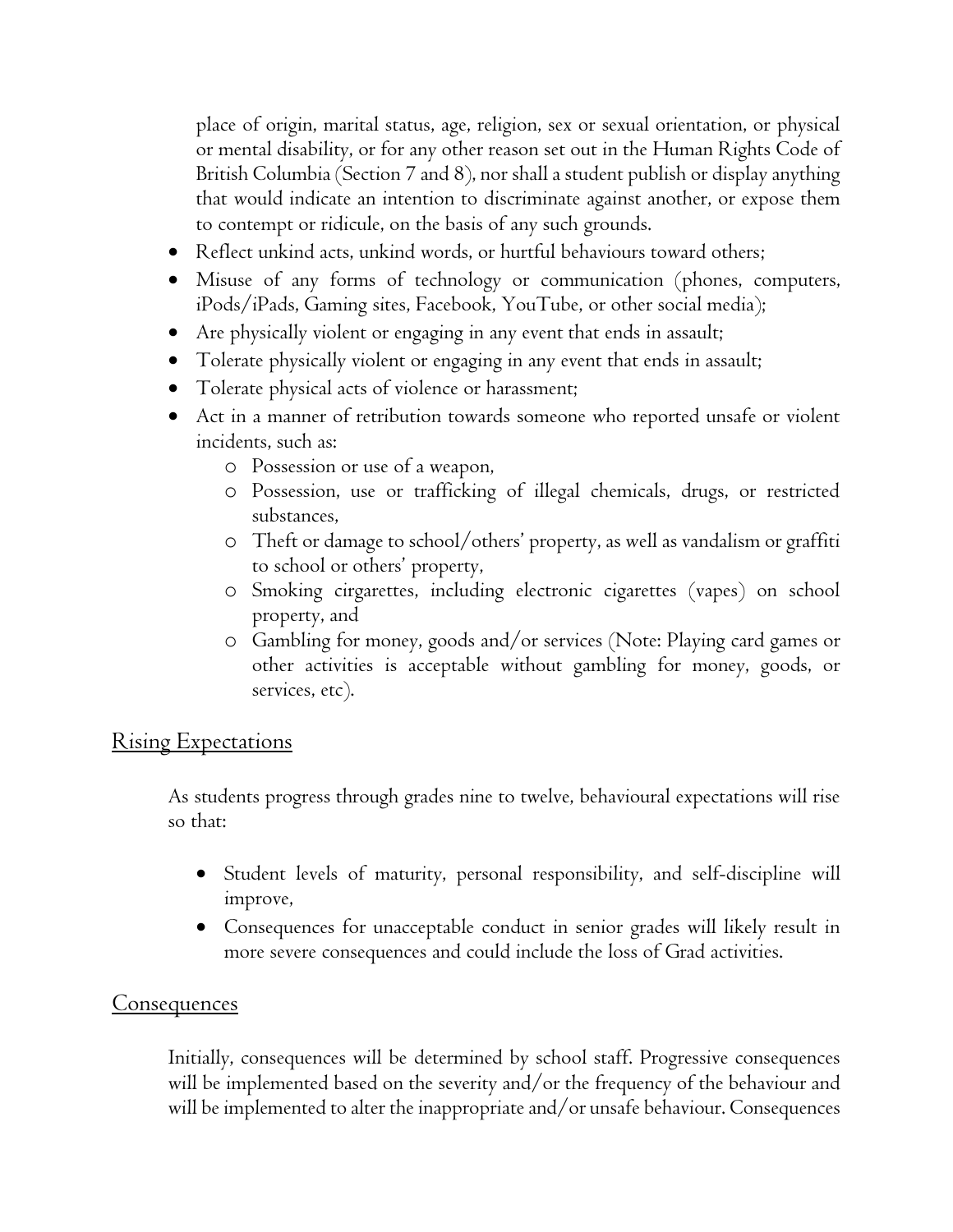and the support will be preventative and restorative wherever possible, rather than punitive. Some of these methods could be include one or more of the consequences below:

- Students participating in meaningful and timely consequences for the unacceptable behaviour.
- Students participating in restorative justice mediation with those who have been harmed.
- School or community counselling.
- Interview with Teacher and/or Administration.
- Parent meeting with student and school staff.
- Conflict resolution strategies.
- Small group mediations.
- Informal suspension or "timeouts" at school or at home.
- Recovery costs / Community Service.
- Partial day school programs.
- Behaviour plans that may be implemented by school or district perseonel.
- Formal suspension through District Code of Conduct:
	- o Suspension Process: Level I, II, or III: These suspensions include both in-school and out of school suspensions.
	- o Referral to police.
- Removal from school.
- Involvement of outside authorities (police, bylaw officers).

The school and school board will take reasonable steps to prevent retaliation by a person against a student who has made a complaint of a breach of the Code of Conduct.

The goal of any intervention is to have a student re-establish positive behaviour and to engage in purposeful learning. It is therefore important to note that the board will take all reasonable steps to prevent retaliation by a person against a student who has made a complaint of a breach of the Code of Conduct.

Special considerations may apply to the imposition of a consequence on a student with special needs if the student is unable to comply with this Code of Conduct due to a disability of an intellectual, physical, sensory, emotional, or behavioural nature.